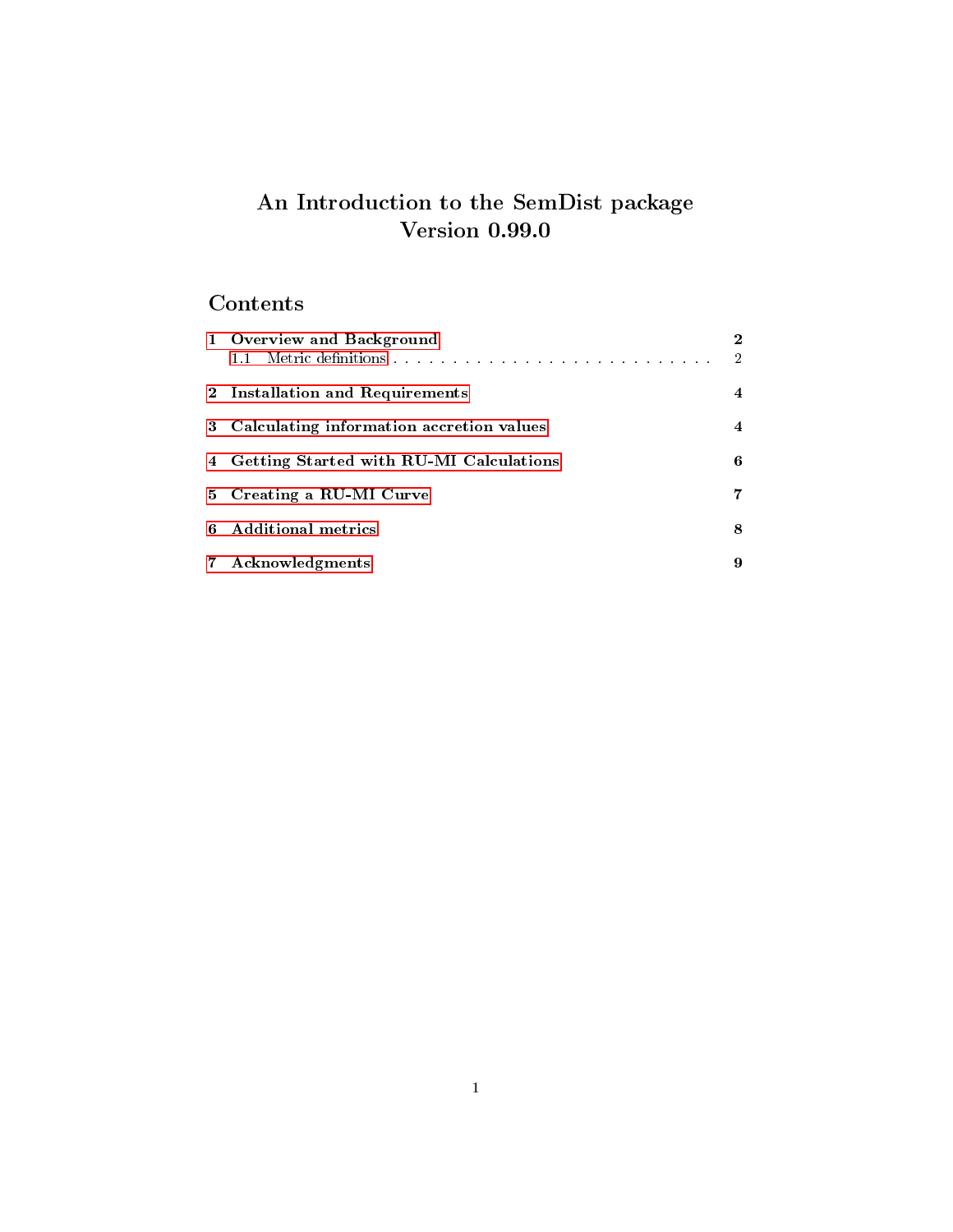#### <span id="page-1-0"></span>1 Overview and Background

The methods in this package assess the performance of a predictor of multilabel annotations, such that labels are drawn from an ontology structured as a directed acyclic graph (DAG). The package was designed to work specifically with the Gene Ontology (GO) [\[Ashburner et al., 2000\]](#page-9-0), but functionality has been embedded that will allow users to define their own ontology in addition to probability distributions associated with "entities" in the given ontology. The basic inputs to the package are sets of true GO terms associated with each datapoint (be it a gene or protein), and sets of predicted annotations with associated confidence values in the interval  $[0, 1]$ . The SemDist package facilitates the calculation of several statistics relating to the performance of a given predictor, all of which utilize the concept of information accretion as their foundation [\[Clark and Radivojac, 2013\]](#page-9-1).

#### <span id="page-1-1"></span>1.1 Metric definitions

Briefly, the concept of information accretion arises from interpreting an ontology as a Bayesian network. In this framework, the joint probability of a set of states" in the network (in this case true or false values associated to terms) is calculated by considering the conditional probability of each individual variable given its parents.

Very simply, information accretion is calculated by considering the conditional probability of a term given its parents,

<span id="page-1-3"></span>
$$
ia(v) = \frac{1}{Pr(v|\mathcal{P}(v))},\tag{1}
$$

where  $\mathcal{P}(v)$  refers to the parents of vertex v. Using information accretion the information content of a set of terms  $T$ , representing a consistent subgraph from the overall DAG, can then be calculated as

$$
i(T) = \sum_{v \in T} i a(v). \tag{2}
$$

Although the SemDist package calculates several information accretion based metrics users might be more familiar with such as precision, recall, and speci ficity; the hallmarks of the package are the previously introduced metrics misinformation and remaining uncertainty.

Specifically, the *remaining uncertainty* about a protein's true annotation corresponds to the information about the protein that is not yet provided by the graph  $P$ . More formally, we express remaining uncertainty  $(ru)$  as

<span id="page-1-2"></span>
$$
ru(T, P) = \sum_{v \in T \backslash P} ia(v),\tag{3}
$$

which is simply the total information content of the nodes in the ontology that are contained in true annotation  $T$  but not in the predicted annotation  $P$ .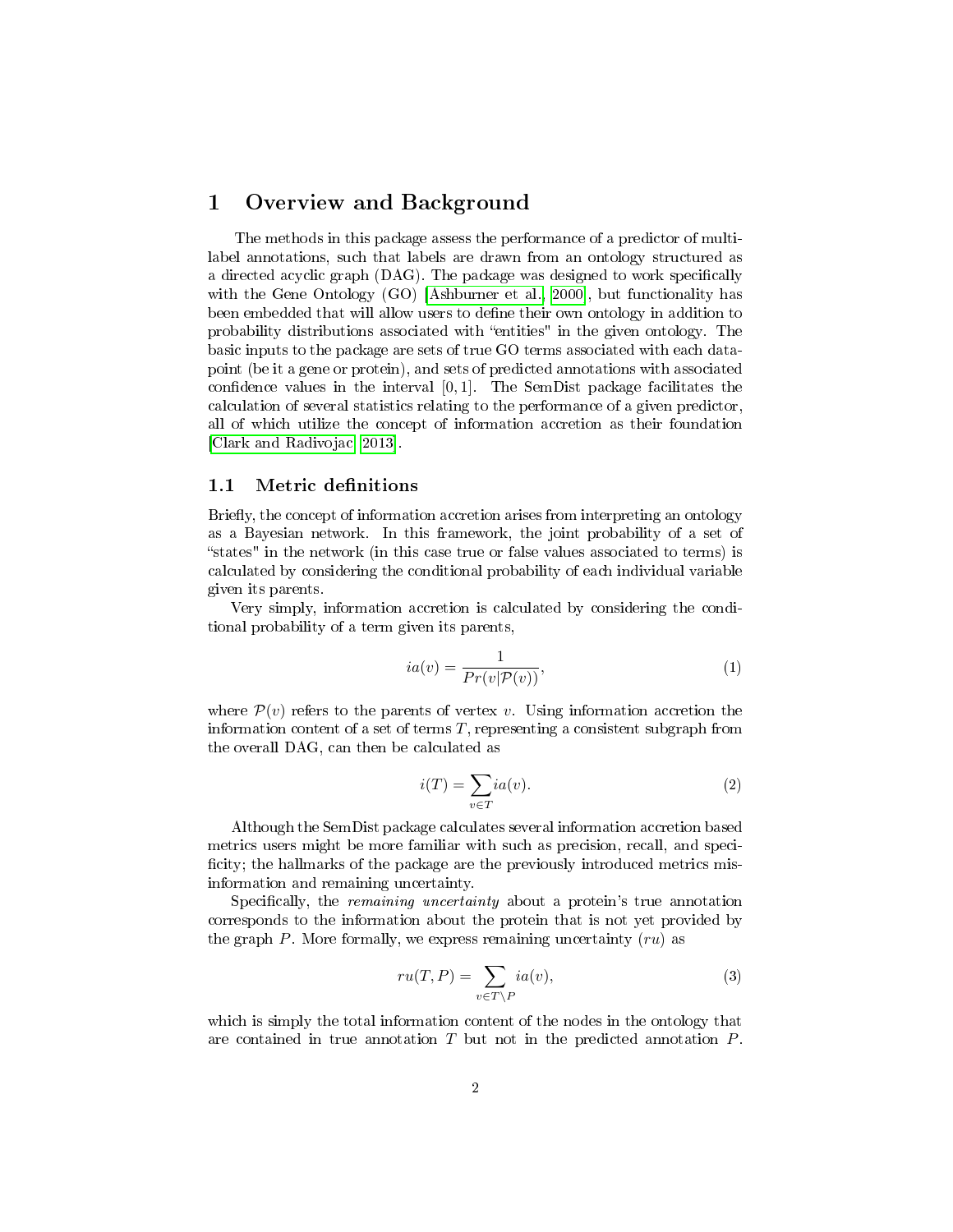Note that, in a slight abuse of notation, we apply set operations to graphs to manipulate only the vertices of these graphs.

The *misinformation* introduced by the classifier corresponds to the total information content of the nodes along incorrect paths in the prediction graph P. More formally, misinformation is expressed as

<span id="page-2-0"></span>
$$
mi(T, P) = \sum_{v \in P \backslash T} ia(v),\tag{4}
$$

which quantifies how misleading a predicted annotation is.

For a more thorough, formal treatment of the theory behind these metrics, see [Clark and Radivojac](#page-9-1) [\[2013\]](#page-9-1) and [Clark](#page-9-2) [\[2014\]](#page-9-2).

Equations [\(3\)](#page-1-2) and [\(4\)](#page-2-0) illustrate calculating remaining uncertainty and misinformation in a very simple case where there is a single data point and no probabilities associated with each predicted term. SemDist performs calculations by averaging over the entire set of proteins used in evaluation, i.e.

<span id="page-2-1"></span>
$$
ru(\tau) = \frac{1}{n} \sum_{i=1}^{n} ru(T_i, P_i(\tau))
$$
\n<sup>(5)</sup>

and

<span id="page-2-2"></span>
$$
mi(\tau) = \frac{1}{n} \sum_{i=1}^{n} mi(T_i, P_i(\tau))
$$
\n(6)

where *n* is the number of proteins in the data set,  $T_i$  is the true set of terms for protein  $x_i$ , and  $P_i(\tau)$  is the set of predicted terms for protein  $x_i$  given decision threshold  $\tau$ .

Once the set of terms with scores greater than or equal to  $\tau$  is determined, the set  $P_i(\tau)$  is composed of the unique union of the ancestors of all predicted terms. As the decision threshold is moved from its minimum (0) to its maximum value (1), the pairs of  $(ru(\tau), mi(\tau))$  will result in a curve in 2D space. We refer to such a curve using  $(ru(\tau),mi(\tau))_{\tau}$ . Removing the normalizing constant  $(\frac{1}{n})$ from the above equations would result in the total remaining uncertainty and misinformation associated with a database of proteins and a set of predictions.

Finally, to provide a single performance measure which can be used to rank and evaluate protein function prediction algorithms, we introduced semantic distance as the minimum distance from the origin to the curve  $(ru(\tau), mi(\tau))_{\tau}$ . More formally, the semantic distance  $S_k$  is defined as

<span id="page-2-3"></span>
$$
S_k = \min_{\tau} (r u^k(\tau) + m i^k(\tau))^{\frac{1}{k}},\tag{7}
$$

where k is a positive integer. Setting  $k = 2$  results in the minimum Euclidean distance on the curve from the origin.

We have also generalize the definitions of precision and recall into their information formulation. Here, precision and recall can be expressed as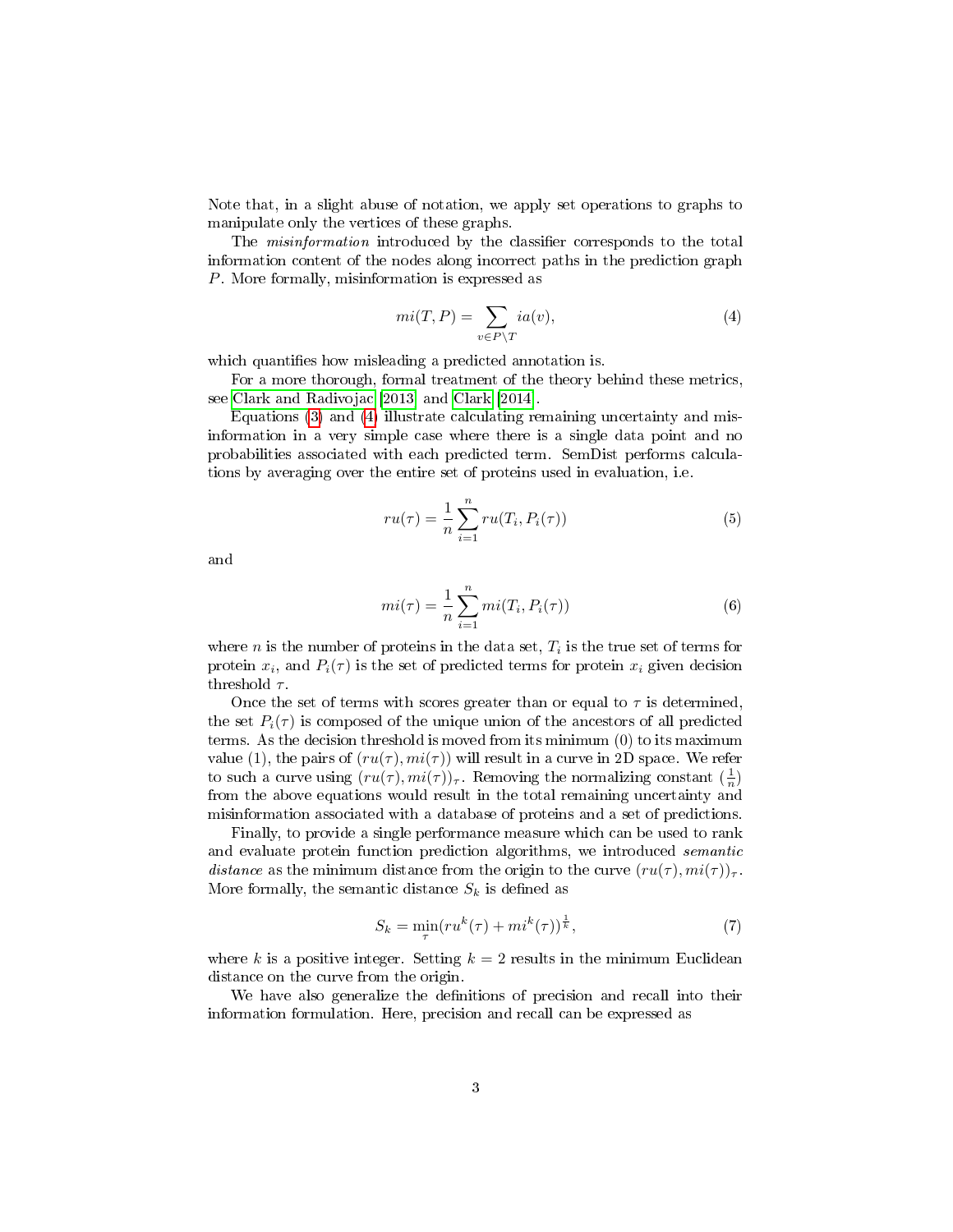<span id="page-3-3"></span>
$$
pr(T, P(\tau)) = \frac{\sum_{v \in T \cap P(\tau)} ia(v)}{\sum_{v \in P(\tau)} ia(v)}
$$
(8)

and

<span id="page-3-4"></span>
$$
rc(T, P(\tau)) = \frac{\sum\limits_{v \in T \cap P(\tau)} ia(v)}{\sum\limits_{v \in T} ia(v)}.
$$
\n(9)

Precision  $pr(\tau)$  and recall  $rc(\tau)$  can then be calculated as averages over the database of proteins for each threshold  $\tau$ , as in Equations Equations [\(5\)](#page-2-1) and [\(6\)](#page-2-2).

Our framework also facilitates calculating specificity

<span id="page-3-5"></span>
$$
sp(T, P(\tau)) = \frac{\sum\limits_{v \in T^c \cap P^c(\tau)} ia(v)}{\sum\limits_{v \in T^c} ia(v)} \tag{10}
$$

where  $T<sup>c</sup>$  represents the complement of set T. Combining specificity and recall (sensitivity) facilitate plotting an ROC curve and calculating AUROC.

Finally, we facilitate the calculation of semantic similarity,

<span id="page-3-2"></span>
$$
ss(T, P(\tau)) = \sum_{v \in T \cap P(\tau)} i a(v),\tag{11}
$$

a formulation similar to that defined by [Resnik](#page-9-3) [\[1995\]](#page-9-3) and [Lord et al.](#page-9-4) [\[2003\]](#page-9-4).

This package allows for straightforward calculation of these metrics. It provides a set of methods for calculating the information accretion for each term in a given ontology in addition to providing pre-calculated values for a set of organisms.

#### <span id="page-3-0"></span>2 Installation and Requirements

Install the SemDist package on your version of R with the BiocManager::install function. The package requires R version 2.10.0 or greater and Bioconductor version 2.14 or greater. The annotate, AnnotationDbi, and GO.db packages are also required for functionality.

```
> BiocManager::install("SemDist")
> library(SemDist)
```
#### <span id="page-3-1"></span>3 Calculating information accretion values

The simplest way to use SemDist is to use one of the provided data sets containing information accretion values. Information accretion values were pre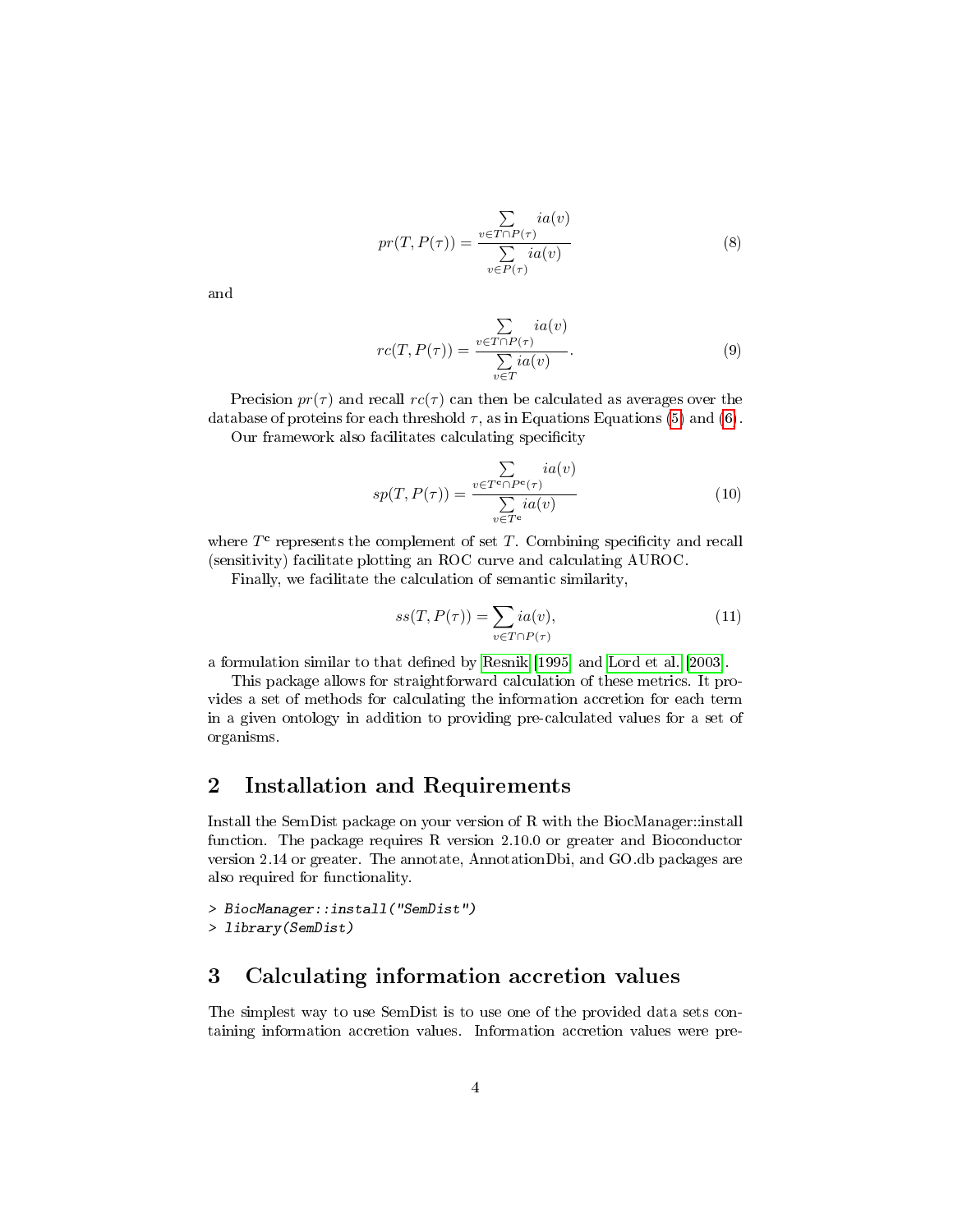calculated for each organism using Bioconductor AnnotationData Packages [\[Bio](#page-9-5)[conductor, 2014\]](#page-9-5). These pre-calculated values can be found in the data/ directory of the SemDist package. (Note that in addition, all other test files used in the following examples can be accessed by the user in the extdata/ directory). Calculations for human protein annotations were performed using only annotations supported by experimental evidence codes (all other species data were calculated with all available annotations).

Information accretion values can be recalculated by the user or calculated using different evidence codes using the computeIA function.

```
> # Examine built-in IA data
> data("Info_Accretion_mouse_CC", package="SemDist")
> head(IAccr)
GO:0000015 GO:0000109 GO:0000110 GO:0000118 GO:0000120 GO:0000123
 4.569856 6.111738 2.700440 2.975517 0.000000 2.409170
> # Calculate IA, specify evidence codes
> # Requires downloading annotation data package
> BiocManager::install("org.Hs.eg.db")
> IAccr <- computeIA("MF", "human", evcodes=c("EXP", "IC"))
```
Users can define their own ontology and annotations. The computeIA function can then calculate information accretion for each term, or entity, in the custom ontology according to Equation [\(1\)](#page-1-3).

Ontologies should be specified using a tab-delimited file indicating every parent-child relationship in the ontology; with the first column designating the parent name and the second column identifying the child name. The annotations file should have the same format as the true annotations file used above where annotations represent terms drawn from the specified ontology.

```
> # Calculate IA, specify ontology and annotations
> ontfile <- system.file("extdata", "mfo_ontology.txt",
+ package="SemDist")
> annotations <- system.file("extdata", "MFO_LABELS_TEST.txt",
                           package="SemDist")
> IAccr <- computeIA("my", "values", specify.ont=TRUE,
                myont=ontfile, spectrum, annotations=TRUE,+ annotfile=annotations)
```
It is also possible to specify your own ontology and use Bioconductor AnnotationData annotations, although it should be pointed out that using a version of the ontology other than that associated with the AnnotationData annotations may result in terms not being found.

```
> # Calculate IA, specify ontology
> IAccr <- computeIA("MF", "human", specify.ont=TRUE,
           myont=ontfile, specify.annotations=FALSE)
```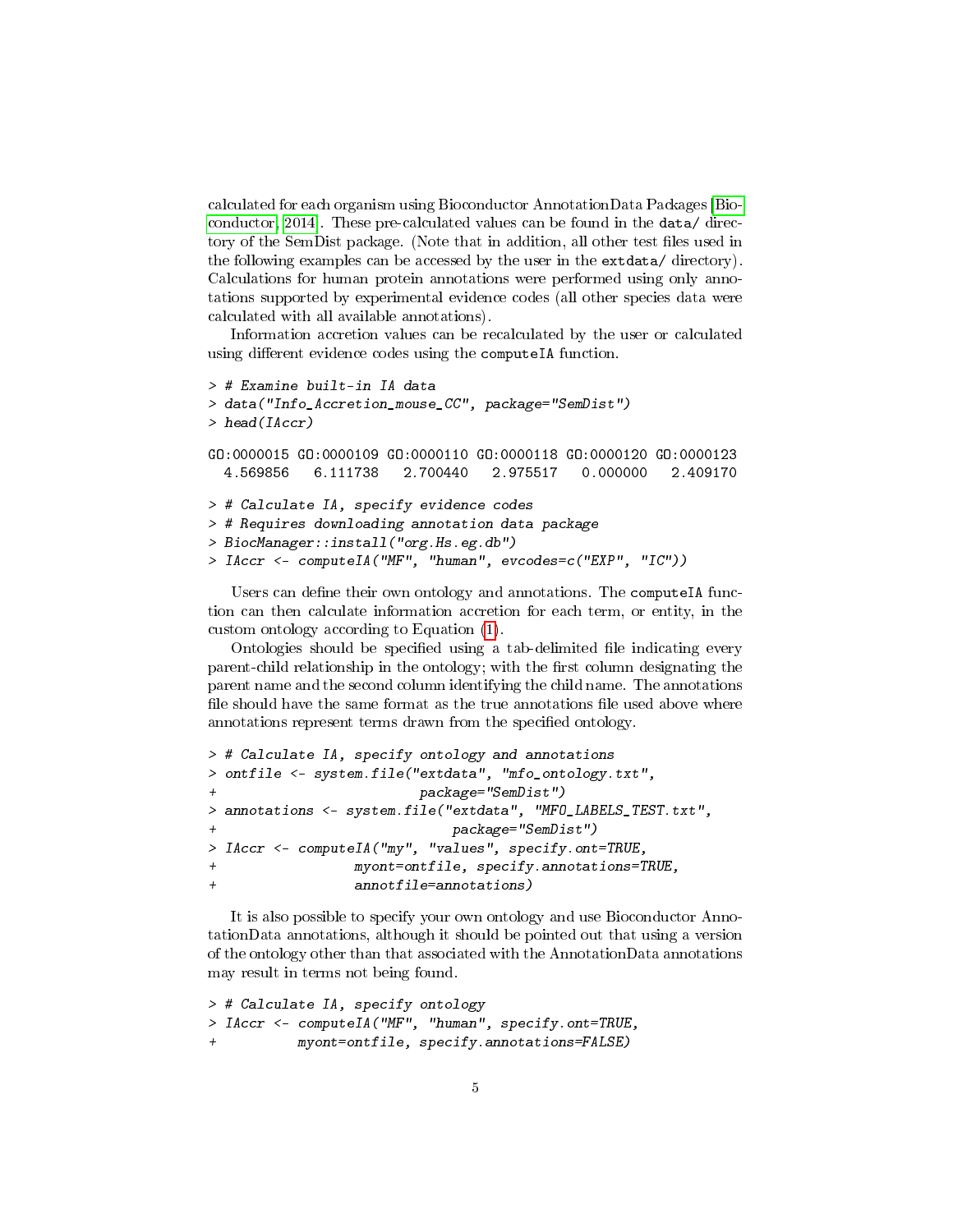When the ontology is specified but annotations are not, annotations are taken from the specified organism. (Note that this may require the installation of databases not provided in the package). The recommended method is to specify both, as is the case in the second example.

The information accretion data generated in this way can be used in the findRUMI and RUMIcurve functions (which will be discussed below).

#### <span id="page-5-0"></span>4 Getting Started with RU-MI Calculations

Before any of the evaluation metrics in this package can be utilized, two userprovided data sets are needed in the working directory:

- 1. A file containing true annotations of the protein sequences being looked at.
- 2. A file containing the annotations predicted by the function predictor along with a  $[0 - 1]$  probability assigned to each annotation.

These files should take the form of tab-delineated text, with the first column being sequence identifiers, the second column being GO identifiers (of the form  $"GO:0005615"$ , and the third column (in the case of the prediction file) being a valid number in the interval [0, 1].

```
> # Sample true, prediction files included with SemDist:
> truefile <- system.file("extdata", "MFO_LABELS_TEST.txt",
                          + package="SemDist")
> predfile <- system.file("extdata", "MFO_PREDS_TEST.txt",
                          + package="SemDist")
> predictions <- read.table(predfile, colClasses = "character")
> head(predictions)
          V1 V2 V3
1 INO4_YEAST GO:0003674 0.464
2 INO4_YEAST GO:0030528 0.464
3 INO4_YEAST GO:0016564 0.441
4 INO4_YEAST GO:0016563 0.464
5 INO4_YEAST GO:0030234 0.400
6 INO4_YEAST GO:0060589 0.400
```
Given these basic data sets, remaining uncertainty and misinformation can be calculated according to Equation [\(3\)](#page-1-2) and Equation [\(4\)](#page-2-0) using the findRUMI function in addition to the package's built in data sets.

As a simple example we show how one can calculate remaining uncertainty and misinformation for a single threshold  $(\tau = 0.75)$ .

```
> rumiTable <- findRUMI("MF", "human", 0.75, truefile, predfile)
> avgRU <- mean(rumiTable$RU)
> avgMI <- mean(rumiTable$MI)
```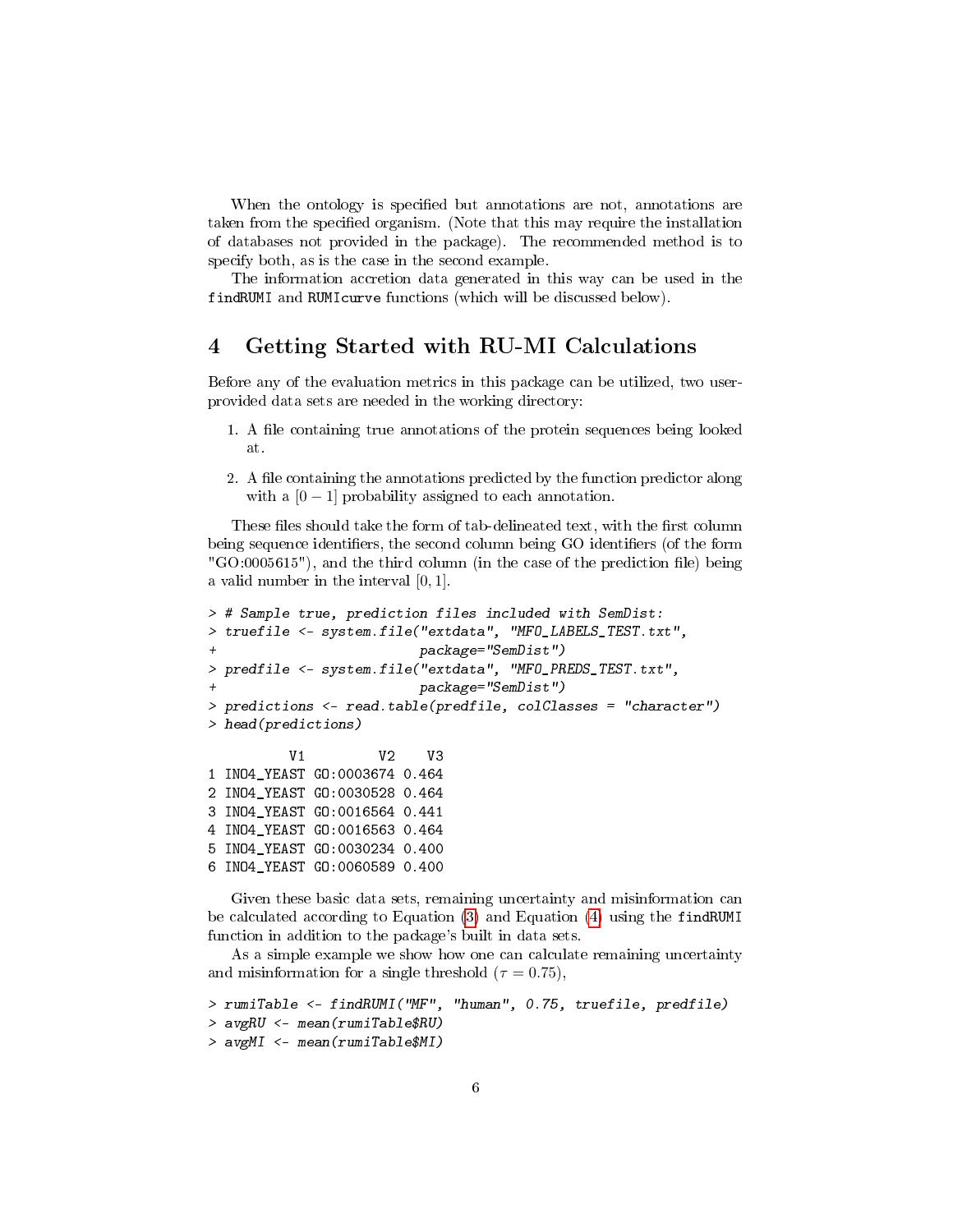where information accretion data from the molecular function portion of the ontology terms annotating human sequences were used (denoted "MF" and "human" in the function call).

The returned rumiTable variable should contains a data frame with the remaining uncertainty values for each sequence in the first column and the corresponding misinformation values in the second column. Single-number metrics can be obtained by averaging across the entire set.

As mentioned in the above section, user-created IA variables from computeIA output can be used to specify the information accretion values used in the calculation of RU and MI via the IAccr argument:

```
> # A sample IA file that comes with the SemDist package.
> myIA <- system.file("extdata", "myIA.rda", package="SemDist")
> load(myIA)
> # "MF" and "human" are present only for naming purposes
> # since IA is taken from myIA.rda
> rumiTable <- findRUMI("MF", "human", 0.75, truefile, predfile,
                          IACcr = IA
```
#### <span id="page-6-0"></span>5 Creating a RU-MI Curve

The average values of remaining uncertainty and misinformation across multiple thresholds in the interval  $[0, 1]$  as specified by Equations [\(5\)](#page-2-1) and [\(6\)](#page-2-2) can be calculated. Using the same  $true/prediction$  files and specifying a set increment of 0.05 which  $\tau$  is increased

```
> avgRUMIvals <- RUMIcurve("MF", "human", 0.05, truefile, predfile)
> firstset <- avgRUMIvals[[1]]
> plot(firstset$RU, firstset$MI)
```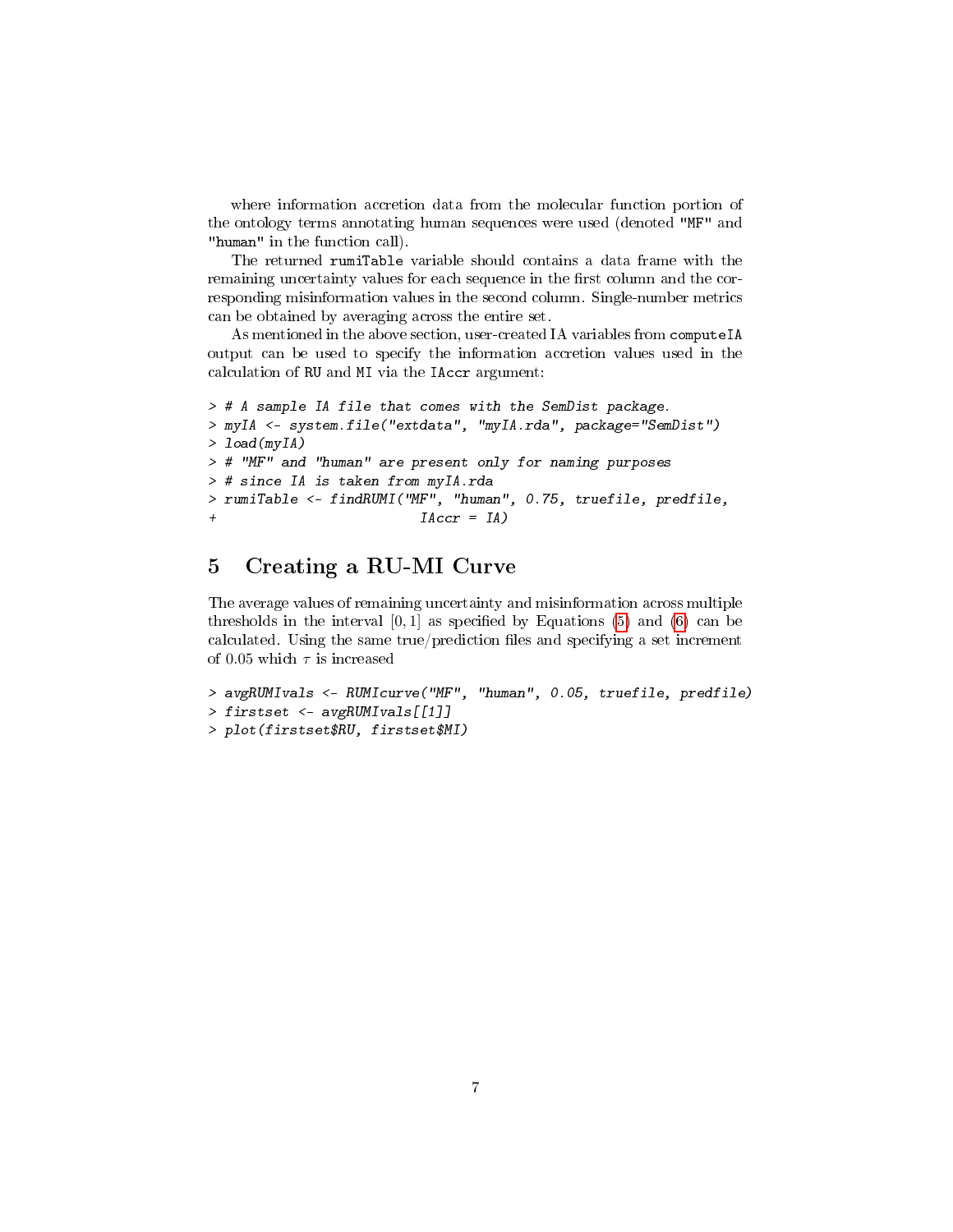

The RUMIcurve function will accept multiple prediction files (as a character vector) as input, and actually returns a list containing the values calculated for each set of predictions; hence the need for indexing into the first element to get the curve data. The firstset variable contains a data frame with the average RU and MI values for each threshold the function calculated for. In this case, the increment was set to 0.05.

The plot visualizes how remaining uncertainty and misinformation change as the decision threshold is varried. If multiple predictions are input they can be quickly compared.

Semantic distance can be obtained in a straightforward manner from the points in the RU-MI curve according to Equation [\(7\)](#page-2-3):

```
> # Minimize distance from origin over all points in RUMI curve:
>
> semdist <- min(sqrt(firstset$MI^2 + firstset$RU^2))
> semdist
[1] 8.980514
```
### <span id="page-7-0"></span>6 Additional metrics

Related metrics can also be output by the RUMIcurve function. The data frames that are returned also contain an "SS" column which contains the semantic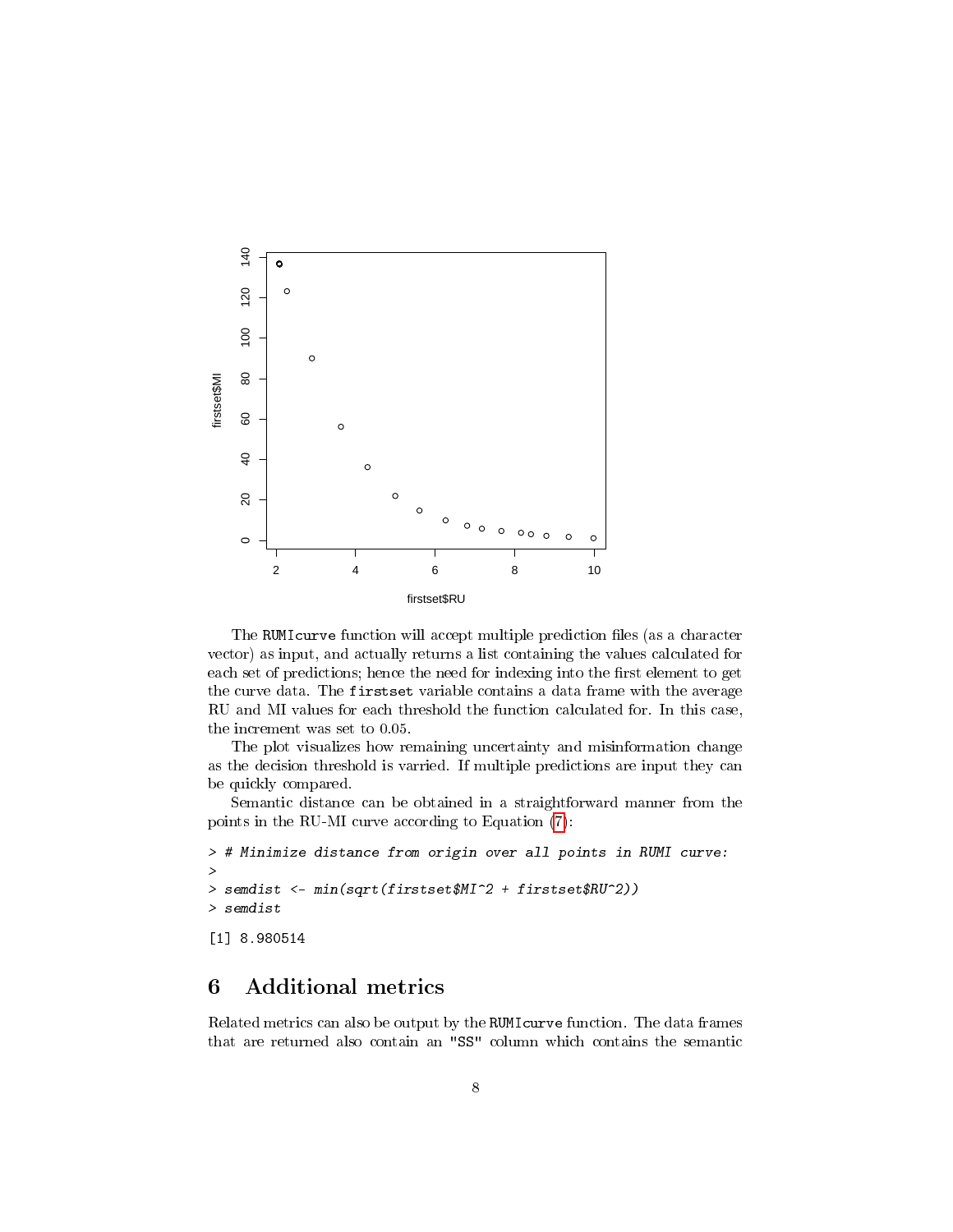similarity for a given threshold calculated as specified by Equation  $(11)$ . Setting the boolean parameter add.prec.rec to TRUE will cause precision, recall, and specificity values to be included as well. Doing the same for add.weighted will output weighted remaining uncertainty, weighted misinformation, and weighted semantic similarity. The weighted metrics assign a weight to each RU or MI value for all the sequences based on how much of the total information accretion that sequence accounts. See Equation [\(8\)](#page-3-3), Equation [\(9\)](#page-3-4), and Equation [\(10\)](#page-3-5) for the formal definitions of these calculations.

```
> rumiout <- RUMIcurve("MF", "human", 0.05, truefile, predfile,
+ add.prec.rec=TRUE, add.weighted=TRUE)
> firstset <- rumiout[[1]]
> plot(firstset$WRU, firstset$WMI)
```


### <span id="page-8-0"></span>7 Acknowledgments

The code in the SemDist package was based in part on the source code of the GOSemSim package [\[Yu et al., 2010\]](#page-9-6).